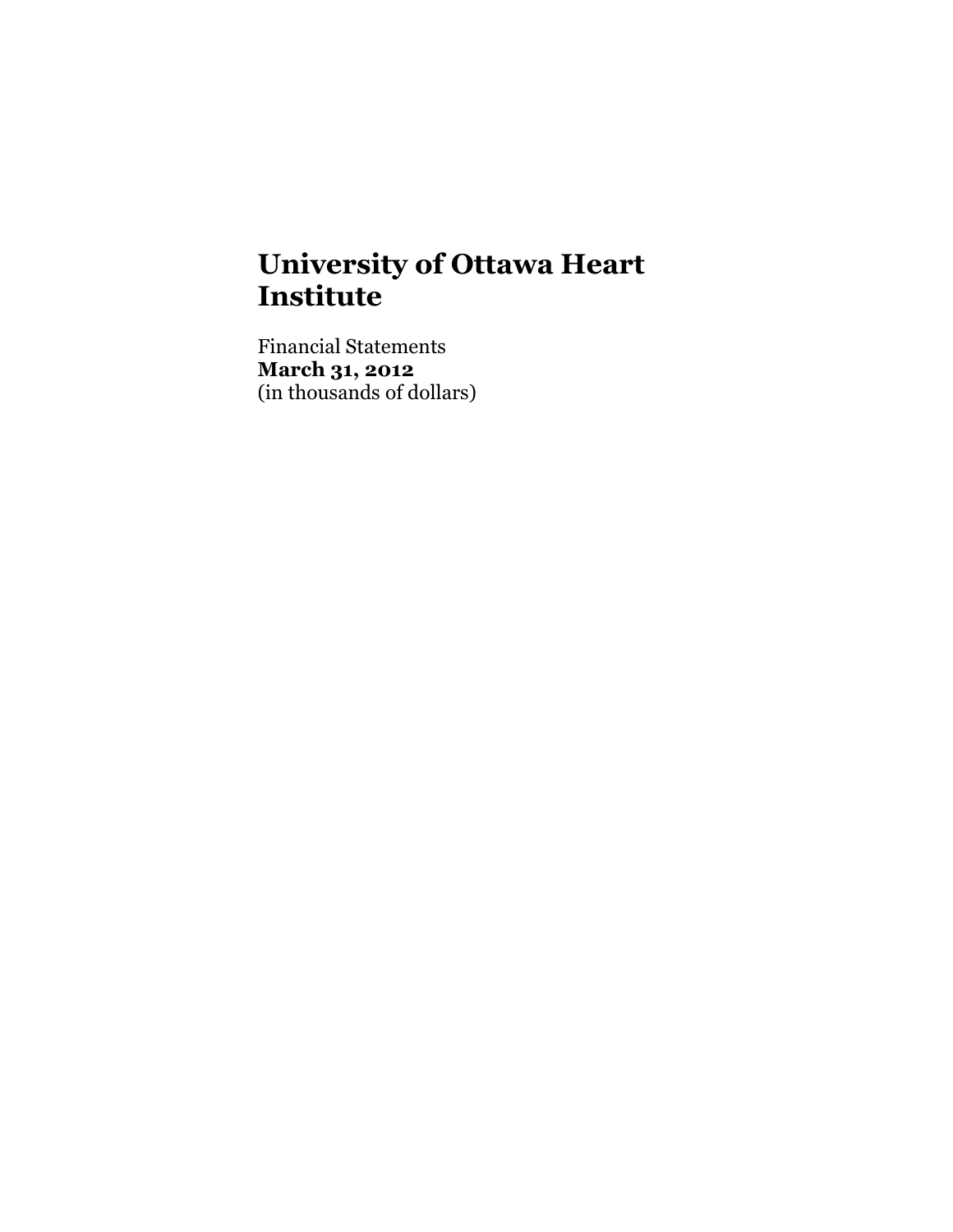

June 21, 2012

#### **Independent Auditor's Report**

#### **To the Directors of University of Ottawa Heart Institute**

We have audited the accompanying financial statements of University of Ottawa Heart Institute, which comprise the statement of financial position as at March 31, 2012 and the statements of operations, changes in net assets and cash flows for the year then ended, and the related notes, which comprise a summary of significant accounting policies and other explanatory information.

#### Management's responsibility for the financial statements

Management is responsible for the preparation and fair presentation of these financial statements in accordance with Canadian generally accepted accounting principles and for such internal control as management determines is necessary to enable the preparation of financial statements that are free from material misstatement, whether due to fraud or error.

#### Auditor's responsibility

Our responsibility is to express an opinion on these financial statements based on our audit. We conducted our audit in accordance with Canadian generally accepted auditing standards. Those standards require that we comply with ethical requirements and plan and perform the audit to obtain reasonable assurance about whether the financial statements are free from material misstatement.

An audit involves performing procedures to obtain audit evidence about the amounts and disclosures in the financial statements. The procedures selected depend on the auditor's judgment, including the assessment of the risks of material misstatement of the financial statements, whether due to fraud or error. In making those risk assessments, the auditor considers internal control relevant to the entity's preparation and fair presentation of the financial statements in order to design audit procedures that are appropriate in the circumstances, but not for the purpose of expressing an opinion on the effectiveness of the entity's internal control. An audit also includes evaluating the appropriateness of accounting policies used and the reasonableness of accounting estimates made by management, as well as evaluating the overall presentation of the financial statements.

PricewaterhouseCoopers LLP, Chartered Accountants 99 Bank Street, Suite 800, Ottawa, Ontario, Canada K1P 1E4 T: +1 613 237 3702, F: +1 613 237 3963

"PwC" refers to PricewaterhouseCoopers LLP, an Ontario limited liability partnership.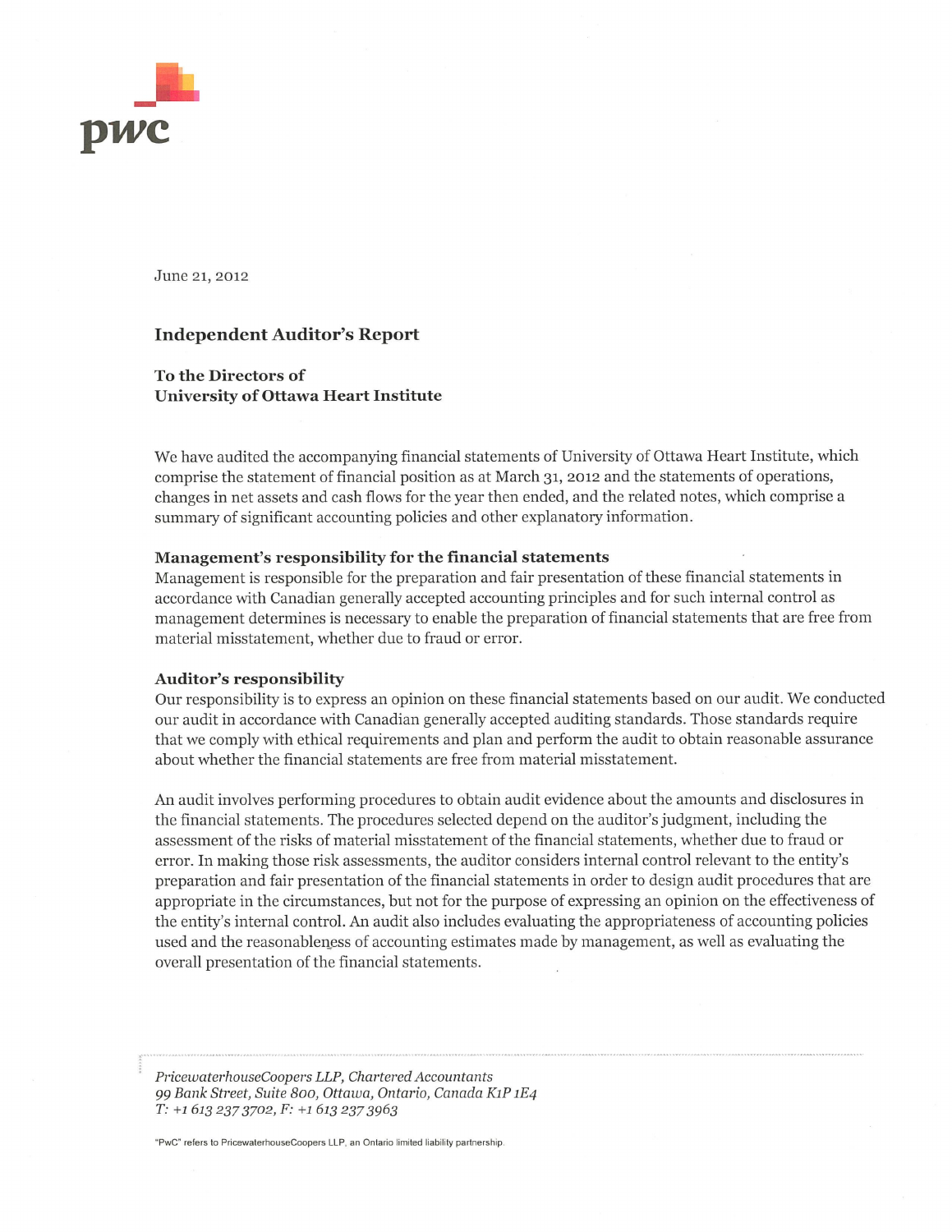

We believe that the audit evidence we have obtained is sufficient and appropriate to provide a basis for our audit opinion.

#### Opinion

In our opinion, the financial statements present fairly, in all material respects, the financial position of the Institute as at March 31, 2012 and the results of its operations and its cash flows for the year then ended in accordance with Canadian generally accepted accounting principles.

PricentenhancEmper LLP

**Chartered Accountants, Licensed Public Accountants**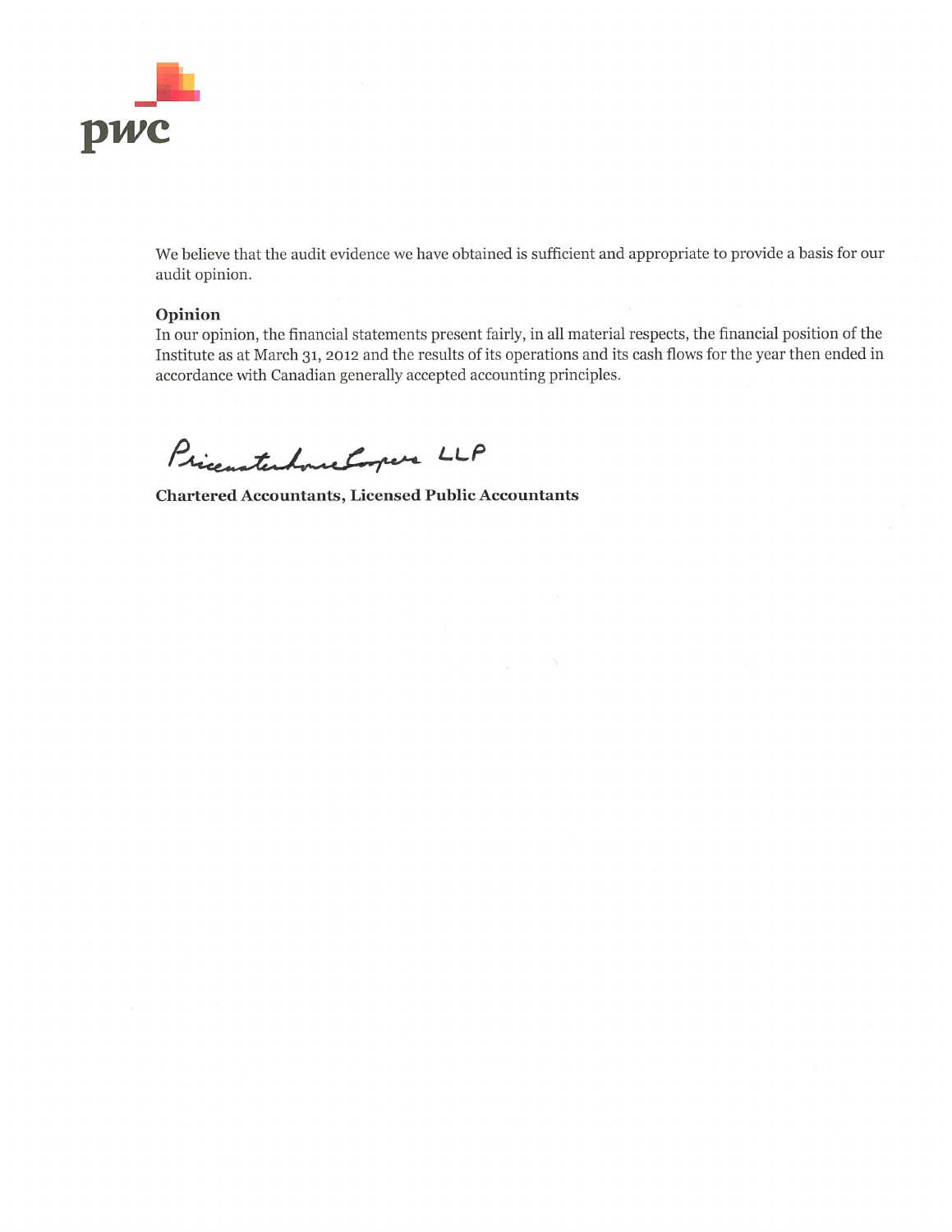**UNIVERSITY OF OTTAWA HEART INSTITUTE** Page 1 **STATEMENT OF FINANCIAL POSITION As at March 31**

(000'S)

|                                                                 | 2012         | 2011         |
|-----------------------------------------------------------------|--------------|--------------|
| <b>Assets</b><br><b>Current Assets</b>                          |              |              |
|                                                                 |              |              |
| Cash                                                            | \$<br>10,332 | \$<br>5,986  |
| <b>Accounts Receivable:</b>                                     |              |              |
| Ministry of Health                                              | 515          | 696          |
| <b>Patients and Others</b>                                      | 7,090        | 6,799        |
| Sundry                                                          | 1,373        | 1,653        |
| Inventories                                                     | 637          | 1,168        |
|                                                                 | 19,947       | 16,302       |
| <b>Capital Assets (Note 3)</b>                                  | 50,734       | 52,566       |
| <b>Total Assets</b>                                             | \$<br>70,681 | \$<br>68,868 |
|                                                                 |              |              |
| <b>Liabilities and Net Assets</b><br><b>Current Liabilities</b> |              |              |
| <b>Accounts Payable</b>                                         | \$<br>2,113  | \$<br>1,727  |
| <b>Accrued Liabilities</b>                                      | 15,240       | 12,929       |
| Due to The Ottawa Hospital (Note 5)                             | 9,275        | 8,231        |
| Current Portion of Long Term Debt (Note 7)                      | 1,520        | 1,404        |
| Current Portion of Obligations under Capital Leases (Note 8)    | 53           | 112          |
|                                                                 | 28,201       | 24,403       |
| <b>Deferred Contributions (Note 4)</b>                          | 28,875       | 31,297       |
| <b>Employee Future Benefits (Note 6)</b>                        | 2,902        | 2,237        |
| Long Term Debt (Note 7)                                         | 8,825        | 9,064        |
| <b>Obligations under Capital Leases (Note 8)</b>                |              | 53           |
|                                                                 | 68,803       | 67,054       |
| <b>Net Assets (Liabilities)</b>                                 |              |              |
| Unrestricted                                                    | (9,583)      | (8,822)      |
| <b>Invested in Capital Assets</b>                               | 11,461       | 10,636       |
|                                                                 | 1,878        | 1,814        |
| <b>Total Liabilities and Net Assets</b>                         | \$<br>70,681 | \$<br>68,868 |

*The accompanying notes are an integral part of these financial statements.* Approved by the Board of Directors: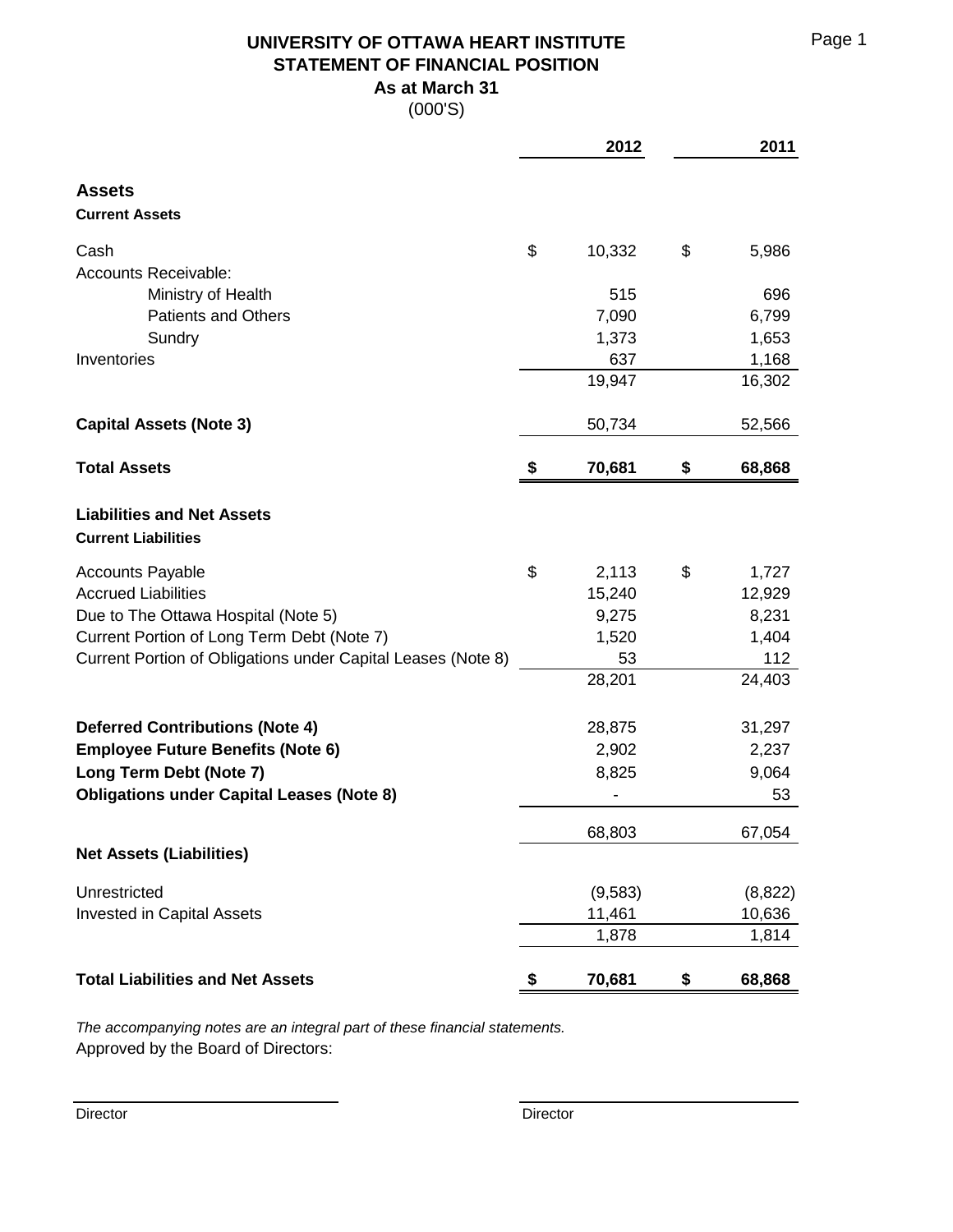## **UNIVERSITY OF OTTAWA HEART INSTITUTE STATEMENT OF OPERATIONS For the Year Ended March 31**

(000'S) Page 2

|                                        | 2012          | 2011          |               |
|----------------------------------------|---------------|---------------|---------------|
|                                        | <b>BUDGET</b> | <b>ACTUAL</b> | <b>ACTUAL</b> |
|                                        | (Unaudited)   |               |               |
|                                        |               |               |               |
| <b>REVENUE</b>                         |               |               |               |
| MOH                                    |               |               |               |
| -Base                                  | 117,971       | 117,971       | 114,582       |
| -One Time: Cardiac Priority program    | 4,745         | 5,341         | 2,230         |
| -One Time: Cardiac Recovery (clawback) | (1,232)       | (717)         | (165)         |
| -One Time : Cardiac ESRD               |               | 208           | 273           |
| -One Time : Cardiac HOCC               | 625           | 619           | 625           |
| -Other Votes                           | 315           | 326           | 326           |
| <b>MOH Revenue</b>                     | 122,424       | 123,748       | 117,871       |
|                                        |               |               |               |
| <b>Patient Revenue</b>                 |               |               |               |
| -In patient                            | 14,478        | 12,779        | 15,647        |
| -Out patient                           | 10,626        | 11,051        | 10,532        |
| <b>Differential</b>                    | 1,744         | 1,547         | 1,555         |
| <b>Other Operating</b>                 | 4.795         | 4,491         | 4,195         |
| Amortization of Deferred Contributions | 3,551         | 3,358         | 3,702         |
| <b>TOTAL REVENUE</b>                   | 157,618       | 156,974       | 153,502       |
|                                        |               |               |               |
| <b>EXPENSE</b>                         |               |               |               |
|                                        |               |               |               |
| Salaries and Wages                     | 76,192        | 76,541        | 75,215        |
| <b>Medical Staff Remuneration</b>      | 4,266         | 4,979         | 4,272         |
| <b>Medical Surgical Supplies</b>       | 34,958        | 35,598        | 33,381        |
| <b>Drugs and Medical Gases</b>         | 4,237         | 4,798         | 4,486         |
| Supplies and Other Expenses            | 10,493        | 8,701         | 9,465         |
| Service Agreements                     | 19,479        | 19,334        | 18,740        |
| <b>Interest Charges</b>                | 1,075         | 797           | 959           |
| Amortization of Capital Assets         | 6,372         | 6,156         | 6,199         |
| <b>Bad Debts (Recovery)</b>            | 200           | (227)         | 427           |
| Rental/Lease of Equipment              | 296           | 233           | 296           |
| <b>TOTAL EXPENSE</b>                   | 157,568       | 156,910       | 153,440       |
|                                        |               |               |               |
| <b>NET REVENUE FOR THE YEAR</b>        | 50            | 64            | 62            |

*The accompanying notes are an integral part of these financial statements.*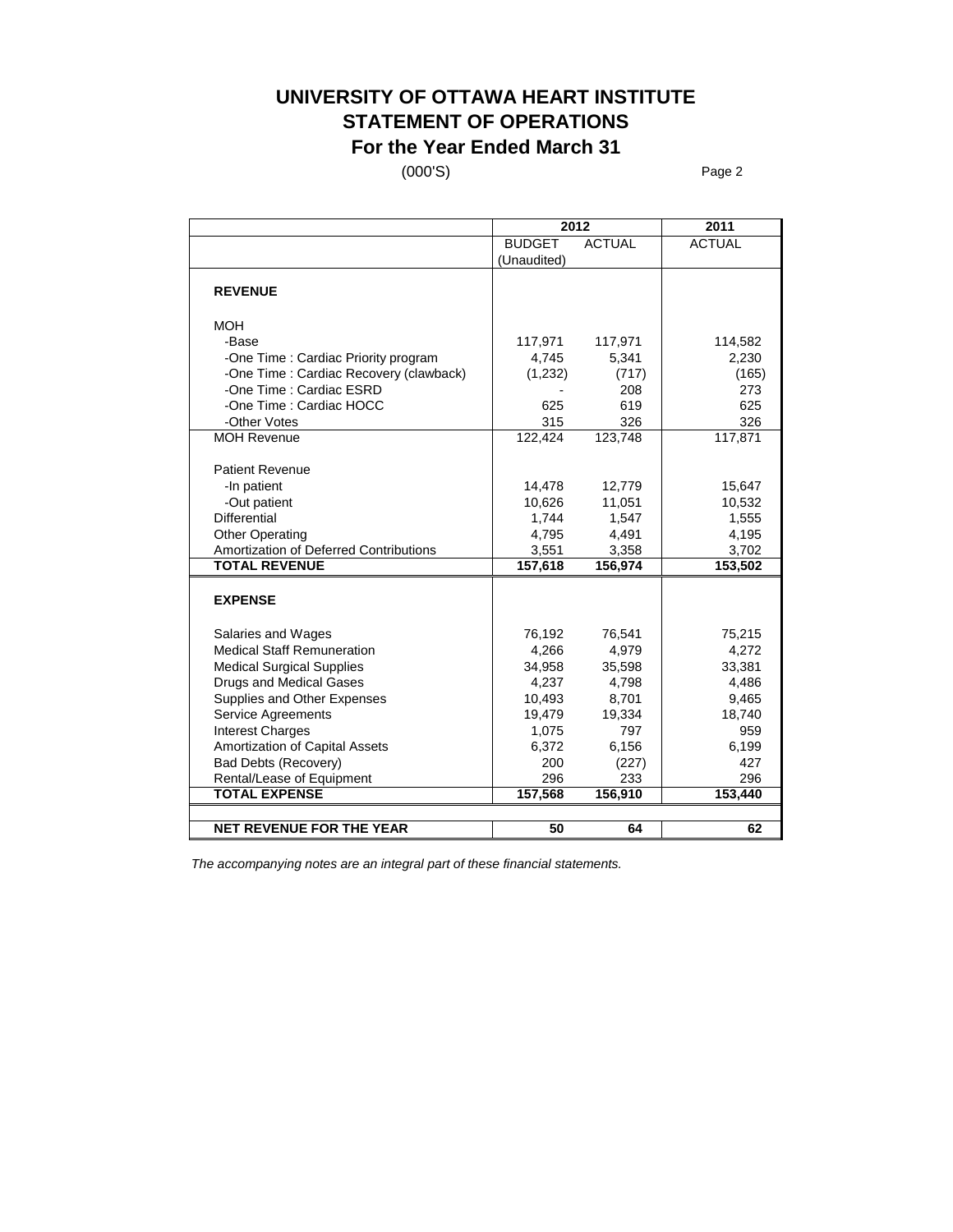# **UNIVERSITY OF OTTAWA HEART INSTITUTE STATEMENT OF CHANGES IN NET ASSETS For the Year Ended March 31**

(000'S)

|                                                                          |                    | 2012                                 |            |      | 2011  |
|--------------------------------------------------------------------------|--------------------|--------------------------------------|------------|------|-------|
|                                                                          | Unrestricted       | Invested in<br><b>Capital Assets</b> | Total      |      | Total |
|                                                                          |                    |                                      |            |      |       |
| <b>Balance - Beginning of year</b>                                       | \$<br>$(8,822)$ \$ | 10,636 \$                            | $1,814$ \$ |      | 1,752 |
| Net revenue (expense) for the year                                       | 2,862              | (2,798)                              | 64         |      | 62    |
| Purchase of capital assets                                               | (4,324)            | 4,324                                |            |      |       |
| Deferred contributions received                                          | 936                | (936)                                |            |      |       |
| Repayment of long term debt and<br>obligations under capital leases, net | (235)              | 235                                  |            |      |       |
| <b>Balance - End of year</b>                                             | \$<br>$(9,583)$ \$ | 11,461<br>\$                         | 1,878      | - \$ | 1,814 |

*The accompanying notes are an integral part of these financial statements.*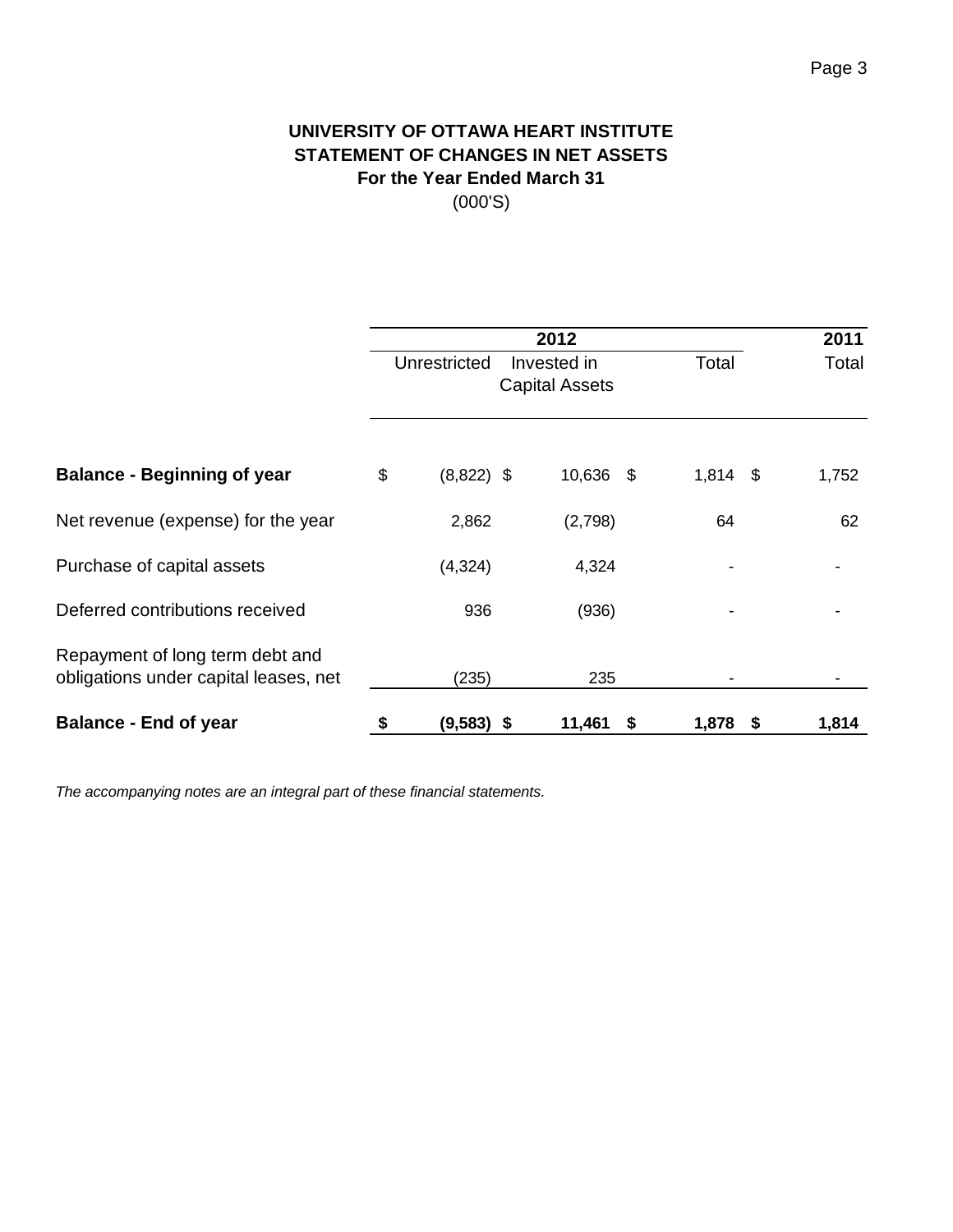# **UNIVERSITY OF OTTAWA HEART INSTITUTE STATEMENT OF CASH FLOWS For the Year Ended March 31**

(000'S)

|                                                   | 2012           | 2011           |
|---------------------------------------------------|----------------|----------------|
| Cash flows from (used in)                         |                |                |
| <b>Operating activities</b>                       |                |                |
| Net revenue for the year                          | \$<br>64       | \$<br>62       |
| Items not affecting cash -                        |                |                |
| Amortization of deferred contributions            | (3,358)        | (3,702)        |
| Amortization of capital assets                    | 6,156          | 6,199          |
| Employee future benefits                          | 665            | 314            |
| Net change in non-cash working capital items      | 3,398          | 1,742          |
|                                                   | \$<br>6,925    | \$<br>4,615    |
| <b>Investing activity</b>                         |                |                |
| Purchase of capital assets                        | \$<br>(4, 324) | \$<br>(4, 248) |
| <b>Financing activities</b>                       |                |                |
| Deferred contributions received                   | 936            | 5,059          |
| Increase (Decrease) in Due to The Ottawa Hospital | 1,044          | (298)          |
| Proceeds from long-term debt                      | 1,285          |                |
| Repayments of long-term debt                      | (1,408)        | (1, 389)       |
| Repayments of obligations under capital leases    | (112)          | (329)          |
|                                                   | \$<br>1,745    | \$<br>3,043    |
| Net change in cash for the year                   | 4,346          | 3,410          |
| Cash - Beginning of year                          | 5,986          | 2,576          |
| Cash - End of year                                | \$<br>10,332   | \$<br>5,986    |

*The accompanying notes are an integral part of these financial statements.*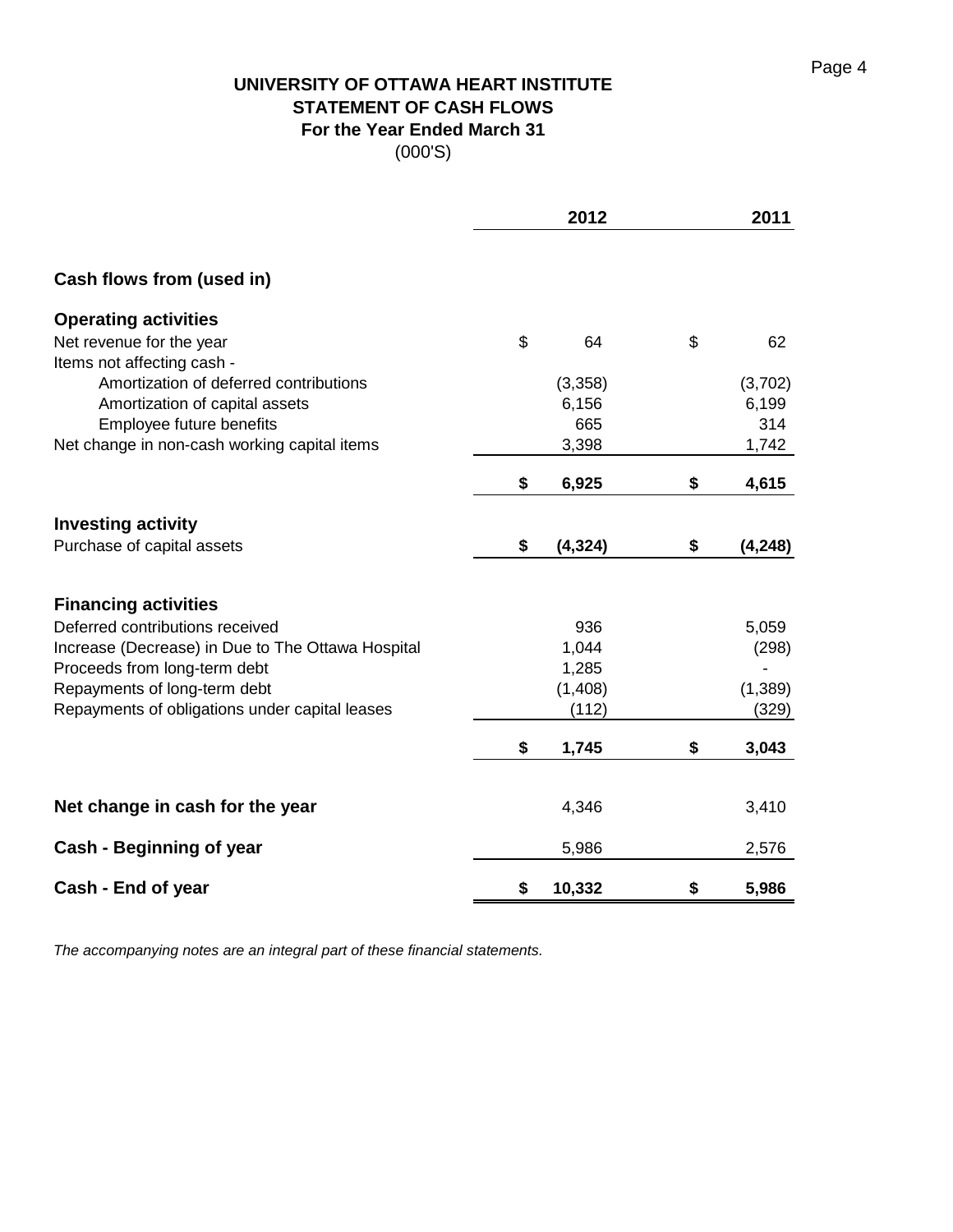Notes to Financial Statements March 31, 2012 (000's)

### **1 Incorporation and Purpose**

The University of Ottawa Heart Institute ("the Institute") is incorporated under the laws of Ontario. It provides a full range of cardiac services including primary and secondary prevention, diagnosis and treatment, rehabilitation, research and education. It is the sole provider of interventional cardiology and cardiac surgery for eastern Ontario and western Quebec. The Institute focuses its clinical activity in three major areas: open heart surgery, interventional cardiology and arrhythmia procedures.

As a registered charity, the Institute is exempt from income taxes under subsection 149(1)(f) of the Income Tax Act.

The Institute has entered into a business relationship with The Ottawa Hospital where certain services such as lab services, facilities and administrative support are provided by The Ottawa Hospital by way of service agreements that are negotiated at fair market value.

#### **2 Significant Accounting Policies**

#### **Use of Estimates**

The preparation of financial statements in conformity with Canadian generally accepted accounting principles requires management to make estimates and assumptions that affect the reported amounts of assets and liabilities, and disclosure of contingent assets and liabilities at the dates of the financial statements and the reported amounts of revenue and expense during the periods. Actual results could differ from these estimates.

#### **Inventories**

Inventories are valued at lower of cost, determined on a weighted average basis, and net realizable value.

#### **Capital Assets**

Purchased capital assets are recorded at cost. Construction in progress is not amortized until the project is complete and the facilities come into use. Capital assets are amortized on a straight-line basis over the following periods:

| Buildings and building improvements | 15 to 20 years |
|-------------------------------------|----------------|
| Diagnostic equipment                | 5 years        |
| Operating equipment                 | 10 years       |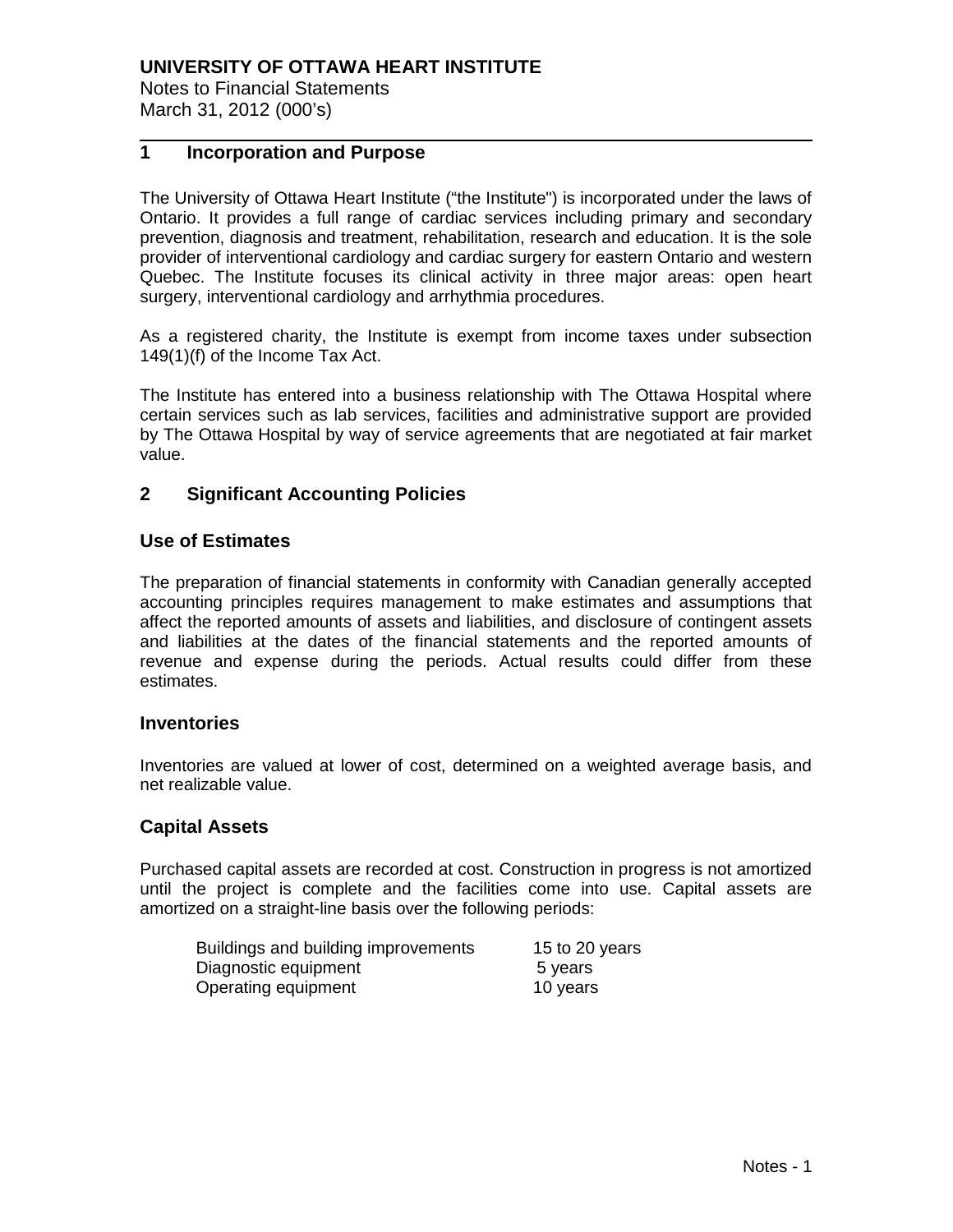March 31, 2012 (000's)

#### **Revenue Recognition**

The Institute follows the deferral method of accounting for contributions.

Under the Health Insurance Act and regulations thereto, the Institute is funded primarily by the Province of Ontario in accordance with the budget arrangements established by the Ministry of Health and Long Term Care. Operating grants are recorded as revenue in the period to which they relate. Grants approved but not received at the end of an accounting period are accrued. Where a portion of a grant received relates to a future period, it is deferred and recognized in that subsequent period.

Unrestricted contributions are recognized as revenue when received or receivable if the amount to be received can be reasonably estimated and collection is reasonably assured.

Externally restricted contributions are recognized as revenue in the year in which the related expenses are incurred. Contributions related to the acquisition of capital assets are deferred and amortized into revenue at a rate corresponding with the amortization rate for the related capital assets.

#### **Contributed Services**

A substantial number of volunteers contribute a significant amount of their time each year. Because of the difficulty of determining the fair value, contributed services are not recognized in the financial statements.

#### **Employee Future Benefits**

#### **HOOPP**

Substantially all of the employees of the Institute are eligible to be members of the Hospitals of Ontario Pension Plan, which is a multi-employer, best five annual consecutive average salary, contributory pension plan. The Institute has adopted defined contribution plan accounting principles for this Plan because insufficient information is available to apply defined benefit pension plan accounting principles. Accordingly, the Institute's contributions to the Plan are included in salaries and wages in the statement of operations.

#### **Extended Health, Dental and Life Benefits**

The expense for these benefits, which are unfunded, is actuarially determined using the projected benefit method prorated on service and the administrator's best assumptions. The cumulated excess of the amounts recorded as an expense over the amounts paid is recorded as a liability for employee future benefits in the statement of financial position.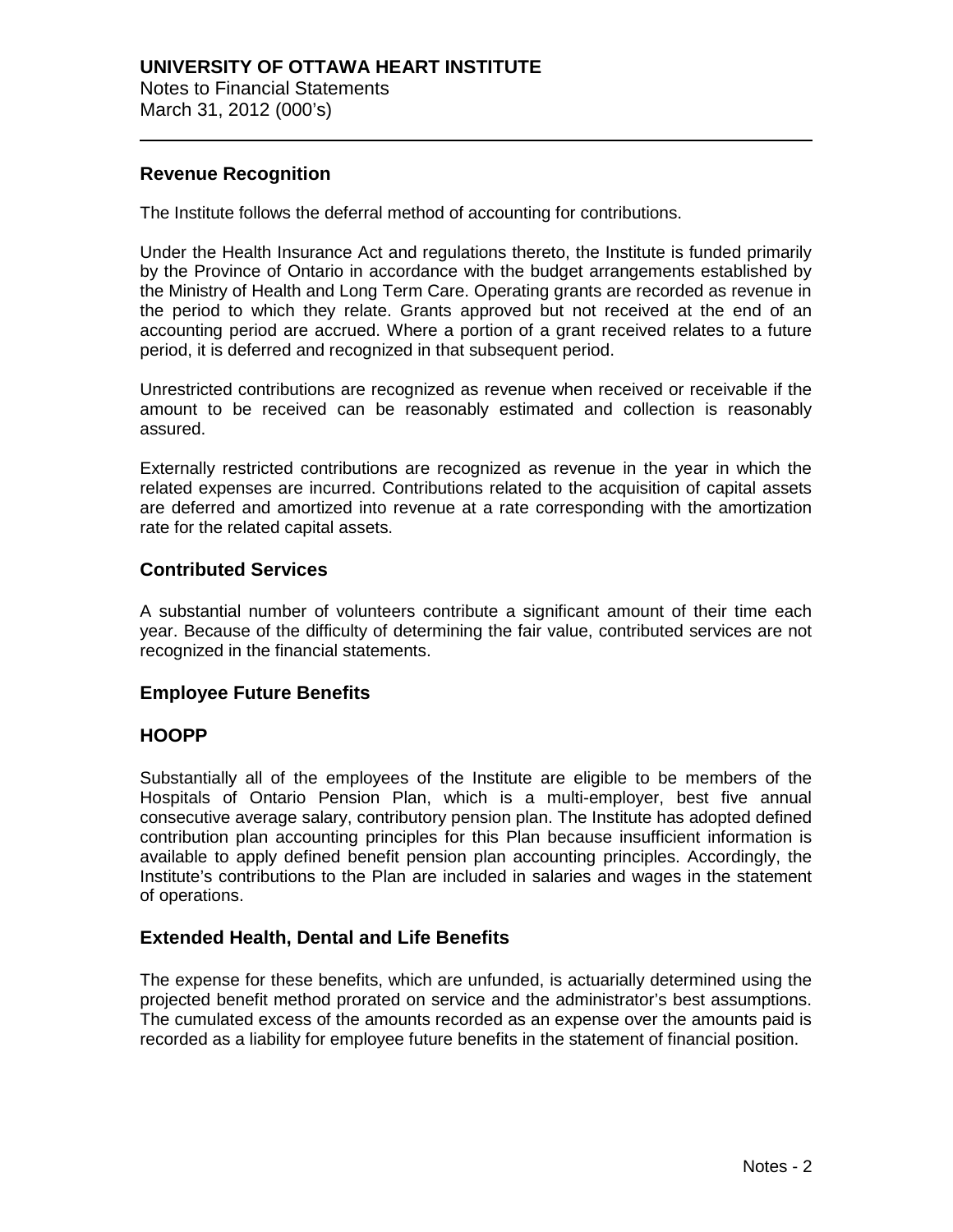March 31, 2012 (000's)

#### **Compensated Absences**

Compensation expense is accrued for all employees as entitlement to these payments is earned, in accordance with the Institute's benefit plans for vacation and sick leave.

### **3 Capital Assets**

|                                     |        |    | 2012         |        | 2011       |
|-------------------------------------|--------|----|--------------|--------|------------|
|                                     |        |    | Accumulated  |        |            |
|                                     | Cost   |    | Amortization | Net    | <b>Net</b> |
| Buildings and building improvements | 55,984 | S. | 16.356       | 39,628 | 39,802     |
| Diagnostic/Operating equipment      | 42.594 |    | 32,373       | 10,221 | 10,927     |
| Construction in progress            | 885    |    | ۰            | 885    | 1,837      |
|                                     | 99,463 |    | 48.729       | 50,734 | 52,566     |

#### **4 Deferred Contributions**

Deferred contributions represent contributions received for purchases of capital assets. The changes in the deferred contributions balance for the year are as follows:

|                             | 2012     | 2011     |
|-----------------------------|----------|----------|
| Balance - Beginning of year | \$31,297 | \$29,940 |
| Contributions received      | 936      | 5,059    |
| Amortization                | (3,358)  | (3,702)  |
| Balance - End of year       | \$28,875 | \$31,297 |

#### **5 Due to The Ottawa Hospital**

The relationship between the Institute and The Ottawa Hospital is governed by a service agreement pursuant to which certain services are provided at fair market value. The Institute has an unsecured amount payable to The Ottawa Hospital bearing interest at prime less 0.75%.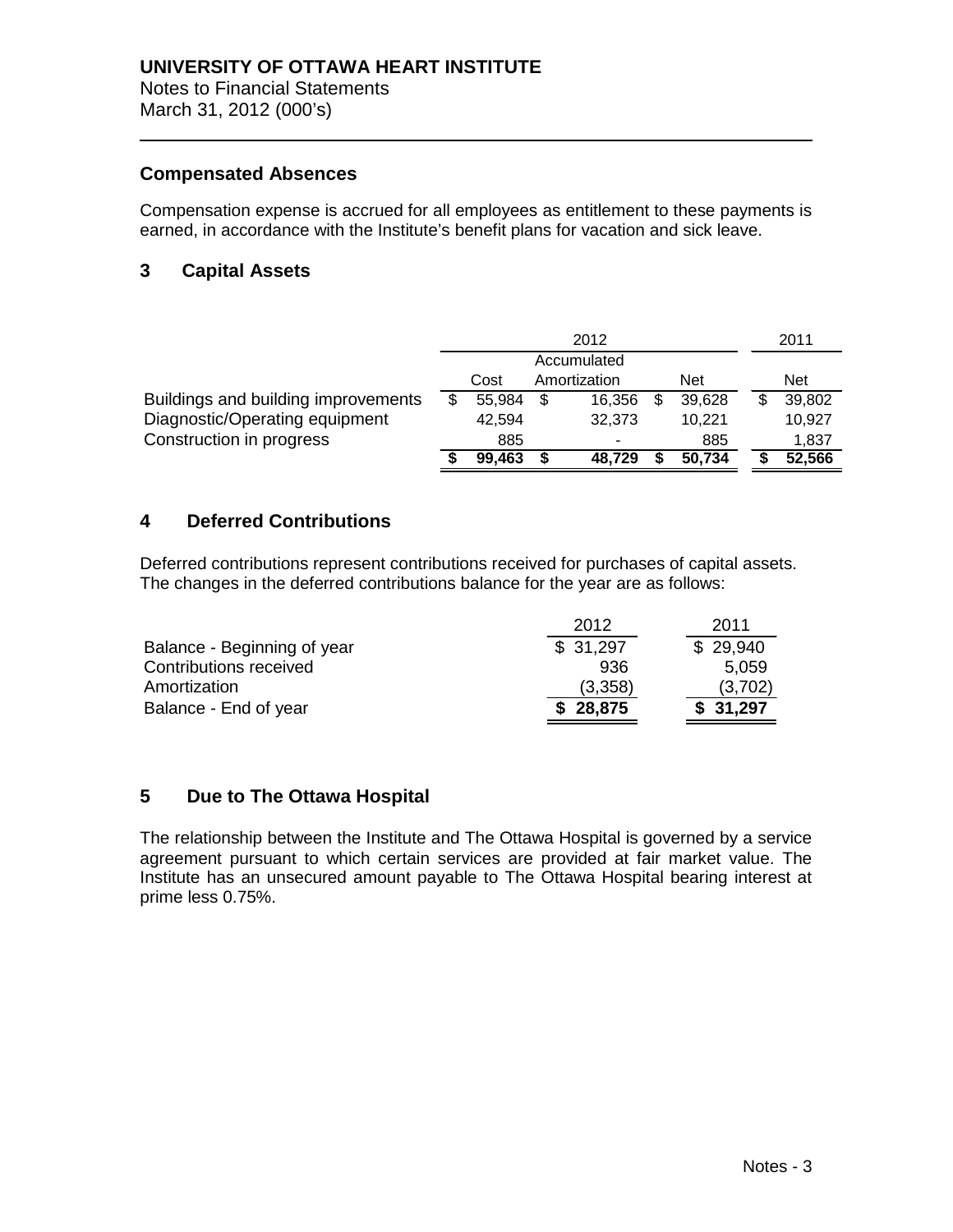Notes to Financial Statements March 31, 2012 (000's)

#### **6 Employee Future Benefits**

#### **Pension - HOOPP**

Employer contributions to the Plan as at March 31, 2012 is \$4,708 (2011 - \$4,332) and are included in salaries and wages expense in the statement of operations.

The most recent financial results for HOOPP indicate that, as at December 31, 2011, the Plan was fully funded. Variances between actuarial funding estimates and actual experience may be material and differences are generally funded by the participating members. Insufficient information is available to determine the Institute's portion of the pension asset/liability as at March 31, 2012.

#### **Extended Health, Dental and Life Benefits**

An extrapolation of an actuarial valuation for accounting purposes at April 1, 2011, indicated an accrued benefit obligation of \$2,902 (2011 - \$2,237) with respect to the above-noted benefits as at the measurement date of March 31, 2012. The related expense recorded as at March 31, 2012 is \$665 (2011 - \$314) and is included in salaries and wage expense in the statement of operations.

The significant actuarial assumptions adopted in measuring the Institute's accrued benefit obligation for these benefits are as follows:

|                                            | 2012  | 2011  |
|--------------------------------------------|-------|-------|
| Discount rate - accrued benefit obligation | 5.00% | 5.50% |
| Dental cost increases                      | 6.00% | 6.00% |
| Extended health care cost increases*       | 7.00% | 7.50% |

\*decreasing by 0.5% per annum to an ultimate rate of 5.0%.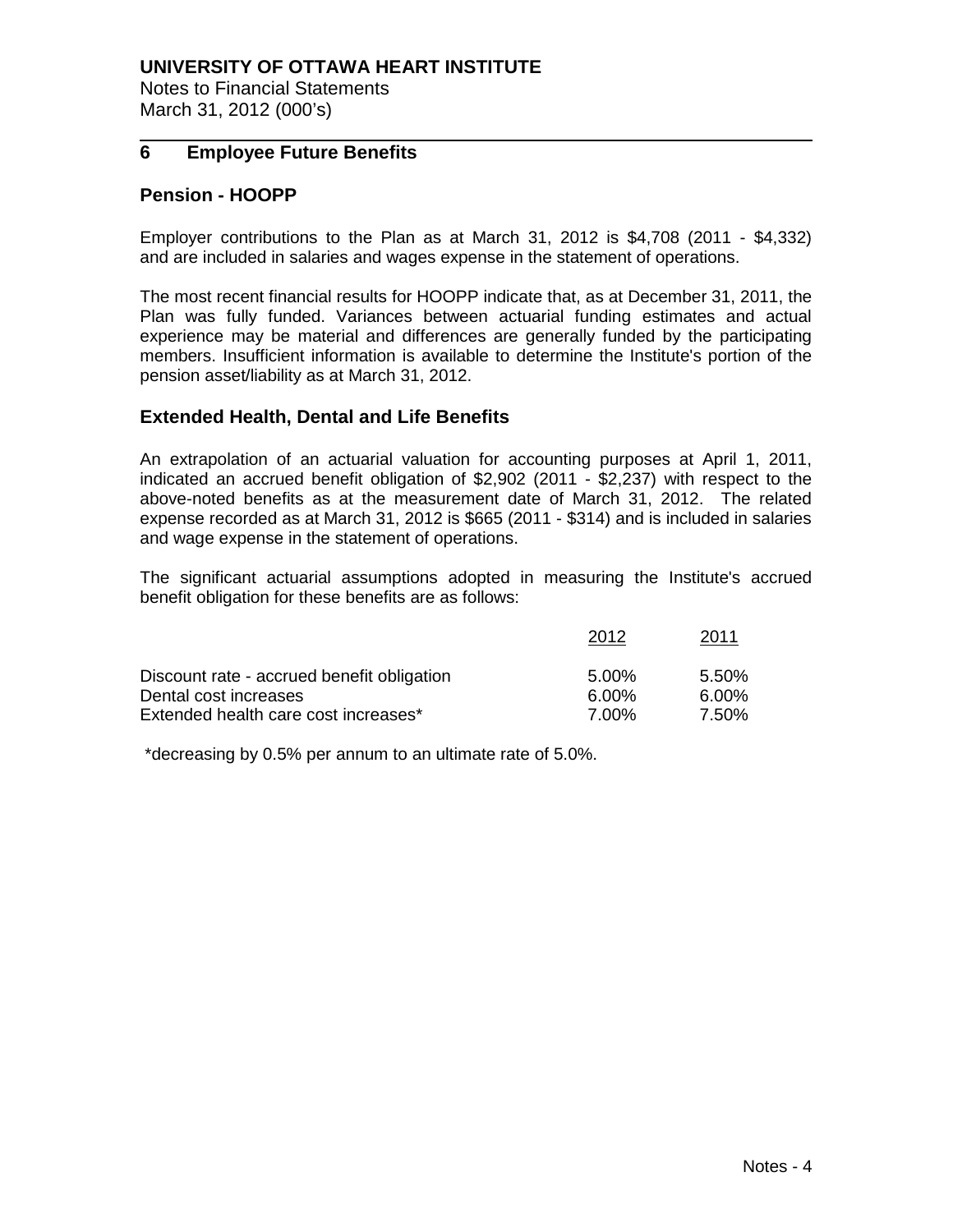Notes to Financial Statements March 31, 2012 (000's)

### **7 Long-Term Debt**

| Long term loans are secured under a general security agreement:                                        |        |        |
|--------------------------------------------------------------------------------------------------------|--------|--------|
|                                                                                                        | 2012   | 2011   |
| 3.12% fixed rate term note with principal payments of \$10 monthly<br>Maturity date: March 17, 2015    | 371    | 487    |
| 5.45% fixed rate term note with principal payments of \$44 monthly<br>Maturity date: April 5, 2015     | 4,356  | 4,889  |
| 6.15% fixed rate term note with principal payments of \$27 monthly<br>Maturity date: April 23, 2015    | 1,000  | 1,325  |
| 6.15% fixed rate term note with principal payments of \$36 monthly<br>Maturity date: December 14, 2015 | 3,333  | 3,767  |
| 3.70% fixed rate term note with principal payments of \$13 monthly<br>Maturity date: February 14, 2015 | 1,285  |        |
| Total                                                                                                  | 10,345 | 10,468 |
| Less: current portion                                                                                  | 1,520  | 1,404  |
|                                                                                                        | 8,825  | 9,064  |
| Future principal repayments are required as follows:                                                   |        |        |
| 2013                                                                                                   | 1,520  |        |
| 2014                                                                                                   | 1,528  |        |
| 2015                                                                                                   | 2,484  |        |
| 2016                                                                                                   | 4,813  |        |
|                                                                                                        | 10,345 |        |

In addition to the outstanding loans noted above, the following other credit facilities exist:

An overdraft lending agreement with the Bank of Nova Scotia for the amount of \$500,000 for the purpose of financing operating requirements. The revolving facility is repayable on demand and bears interest at prime, payable monthly in arrears. The Institute has provided the following collateral for the facility: a General Security Agreement, representing a first charge over all accounts receivable, inventory and equipment other than leased assets. The current amount drawn on this facility is \$nil at March 31, 2012 (2011 - \$nil).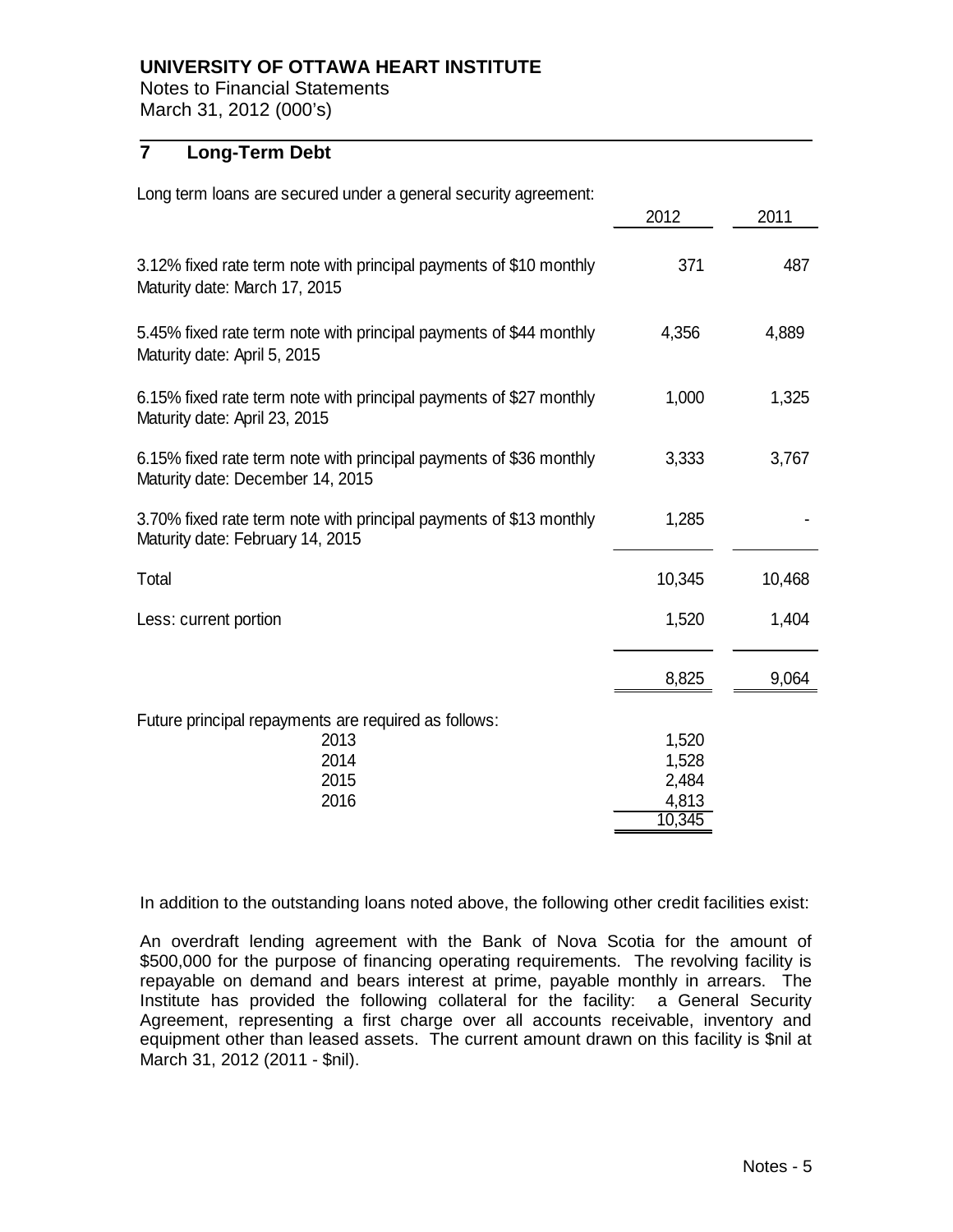Notes to Financial Statements March 31, 2012 (000's)

A term facility lending agreement in the amount of \$1,500,000 for the purpose of replenishing working capital spent on upgrades to surgery facilities. The facility is repayable over a period of up to three years and bears interest at prime plus 0.50%, payable monthly in arrears. The Institute has provided the following collateral for the facility: a General Security Agreement, registered in second position behind the Bank of Nova Scotia with specific priority charge on fixed assets being financed and an assignment of fire insurance. The current amount drawn on this facility is \$nil at March 31, 2012 (2011 – \$nil).

A term facility lending agreement in the amount of \$1,000,000 for the purpose of replenishing working capital spent on upgrades to air circulation equipment for surgery facilities. The revolving facility is repayable on demand and bears interest at prime plus 0.25%, payable monthly in arrears. The Institute has provided the following collateral for the facility: a General Security Agreement, registered in second position behind the Bank of Nova Scotia with specific priority charge on fixed assets being financed and an assignment of fire insurance. The current amount drawn on this facility is \$nil at March 31, 2012 (2011 – \$nil).

#### **8 Obligations Under Capital Leases**

The Institute is committed under capital leases for diagnostic equipment.

|                                                                                                      |      | 2012 |   | 2011      |  |
|------------------------------------------------------------------------------------------------------|------|------|---|-----------|--|
| 6.10% fixed rate term note with principal payments of \$4 monthly<br>Maturity date: February 1, 2013 |      | 53   |   | 108       |  |
| 5.95% fixed rate term note with principal payments of \$17 monthly<br>Maturity date: June 11, 2011   | - \$ |      | S | 57        |  |
| Total obligations under capital leases                                                               |      | 53   |   | 165       |  |
| Less: current portion of obligations under capital leases                                            | \$   | 53   |   | 112<br>53 |  |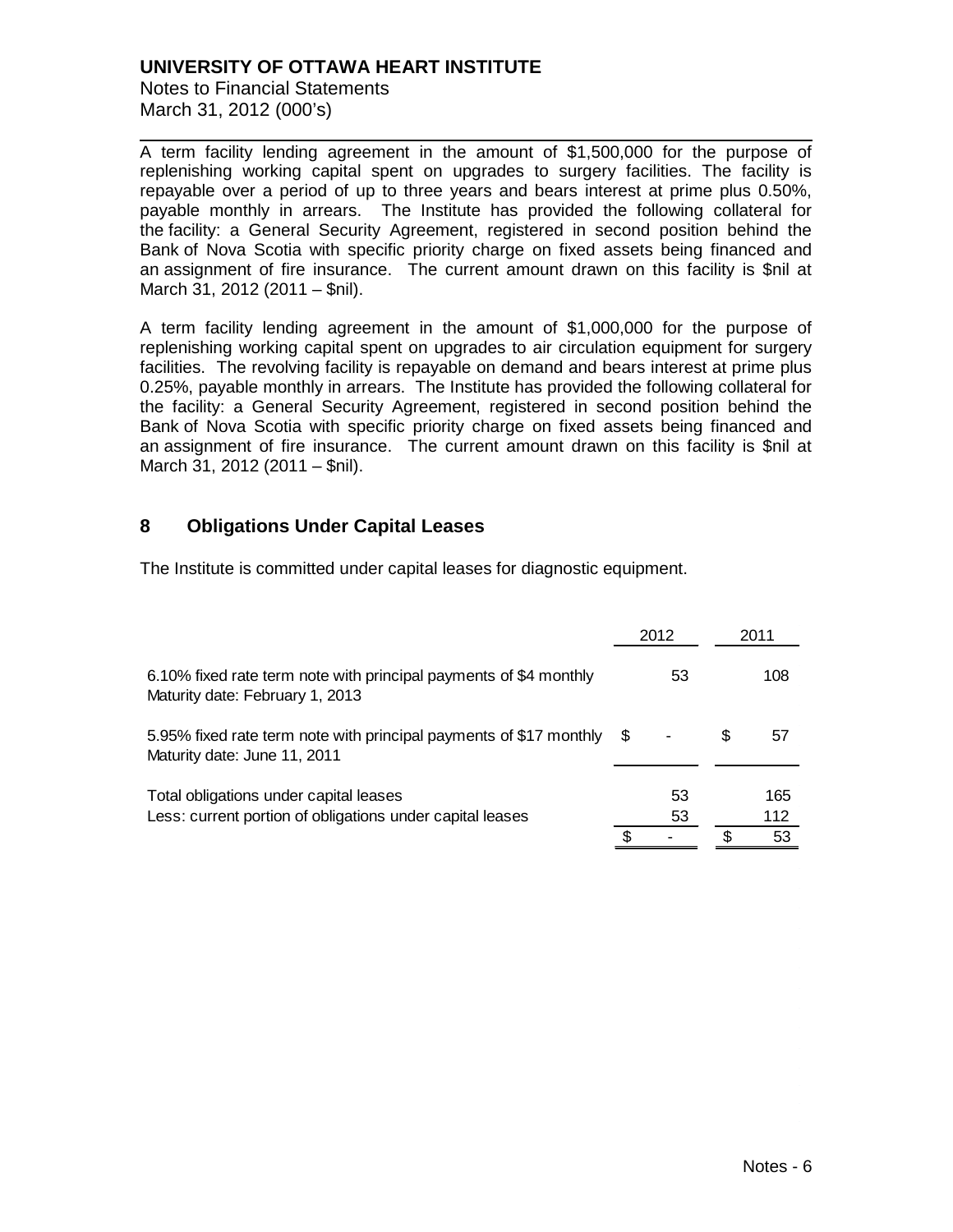Notes to Financial Statements March 31, 2012 (000's)

### **9 Financial Instruments**

#### **Classification of Financial Instruments**

The Institute has chosen to apply the recommendations found in Section 3861, "*Financial Instruments - Disclosure and Presentation",* of the Handbook of the Canadian Institute of Chartered Accountants. Under Canadian generally accepted accounting principles, financial instruments are classified into one of the following categories: held to maturity, available for sale, loans and receivables, other financial liabilities and derivatives. As at March 31, 2012, the classification of the financial instruments is shown in the table below.

|                                         | <b>Classification</b>       | <b>Measurement</b> |
|-----------------------------------------|-----------------------------|--------------------|
| Cash                                    | Held for trading            | Fair value         |
| <b>Accounts Receivable</b>              | Loans and receivables       | Amortized cost     |
| <b>Accounts Payable</b>                 | Other financial liabilities | Amortized cost     |
| <b>Accrued Liabilities</b>              | Other financial liabilities | Amortized cost     |
| Due to The Ottawa Hospital              | Other financial liabilities | Amortized cost     |
| Long Term Debt                          | Other financial liabilities | Amortized cost     |
| <b>Obligations under Capital Leases</b> | Other financial liabilities | Amortized cost     |

#### **Fair Value**

Cash, accounts receivable, accounts payable and accrued liabilities are short term financial instruments whose fair values approximates their carrying values due to their short terms to maturity. The fair values of amounts due to Ottawa Hospital, long term debt and obligations under capital leases are not materially different from their carrying values.

#### **10 Capital Management**

The Institute defines its capital as its net assets. The Institute's objectives when managing capital are to safeguard its ability to continue as a going concern as well as invest in facilities so that it can continue to provide excellent cardiac care to the population that it serves. Management has been authorized to use operating funds to provide for needed capital equipment for short periods of time, otherwise the Institute would be required to draw upon its credit facility.

The Board of Directors approves the operating and capital budgets for the Institute. The Board also reviews and approves the strategic planning for the Institute including its capital management plans.

#### **11 Gift Plus Annuity**

The Institute has received eight charitable donations in the form of gift plus annuities, whereby individuals have deposited funds into insurance policies payable to the Institute in exchange for guaranteed annuities for five years and subsequent fixed lifetime annuities to the donors' designated beneficiaries. At the time when the money is deposited, the Institute receives a pre-determined percentage of the total contribution as